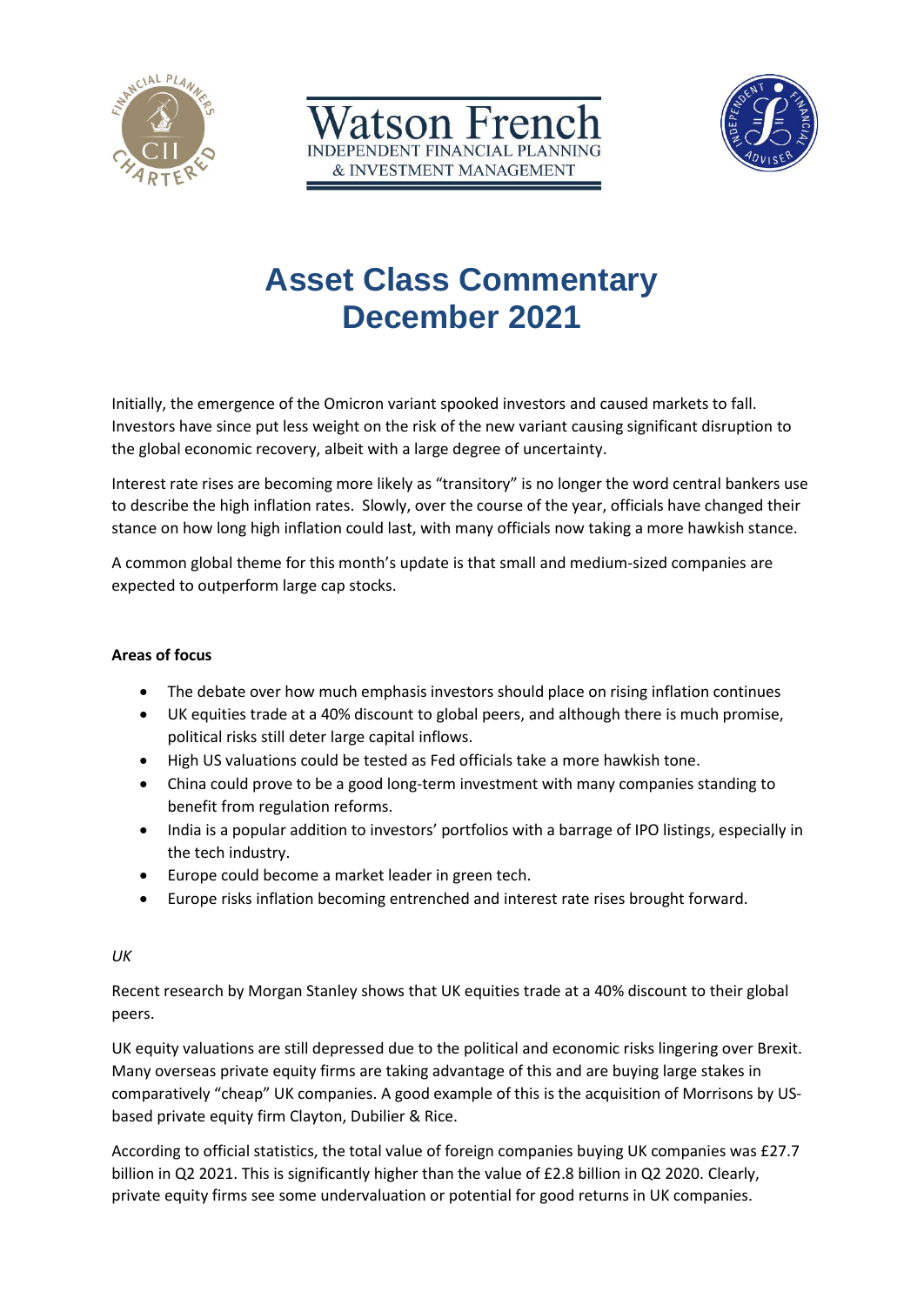The risks surrounding Brexit are still present and we are seeing this in different areas. The US is putting off a trade deal with the UK which would lift tariffs on steel and Aluminium over post-Brexit trading rules in Northern Ireland. You only have to glance at the news to see issues with France over fishing licences, as just one example. All of these factors are holding back the UK economy and UK businesses from operating as efficiently as possible, as the costs of doing business increase.

Another perceived problem with UK equity (which is really an old myth) is that typically lots of UK stocks are value companies in sectors such as banking and oil and are valued for their dividends. Investors at the moment prefer new economy stocks such as technology and healthcare.

There are several reasons for cautious optimism with regard to UK equities, however.

Firstly, in the past most technology companies commonly look to list in the US rather than the UK. There are changes to the listing rules in the pipeline which could attract future listings to the UK. This would involve companies who have dual share structures being able to list on the FTSE indices such as the FTSE 250, where currently they cannot list.

Lots of companies in the UK also have chances to reinvent themselves. For example, BP and Shell both have a big hand in renewable energy and reducing global emissions.

Although many companies cut their dividends during the 2020 period due to the pandemic, most of these companies have now reinstated their dividends and their share prices are close if not past their pre-pandemic levels.

With investors expecting interest rates to rise in the UK in the coming months (possibly in December), this should benefit some stocks such as financial institutions. That said, most FTSE 100 companies actually book their profits in US dollars and convert back to pounds sterling, so rising interest rates could cause the pound to strengthen against the dollar and make it more expensive for companies to exchange their profits back to sterling. This would reduce their appeal.

If inflation does persist into 2022, the winning companies will be those that are able to pass rising costs onto consumers (those with real pricing power). Companies in more specialist sectors such as veterinary products will be better able to pass the rising costs on. The energy price rises are more likely to stick which will hurt some consumers more than others.

Although the UK has been positive with its vaccine roll-out, perceptions over the Brexit issues it continues to face will take time to change. Large investors have been wary of investing in the UK, and while the US indices push higher this caution will most likely continue.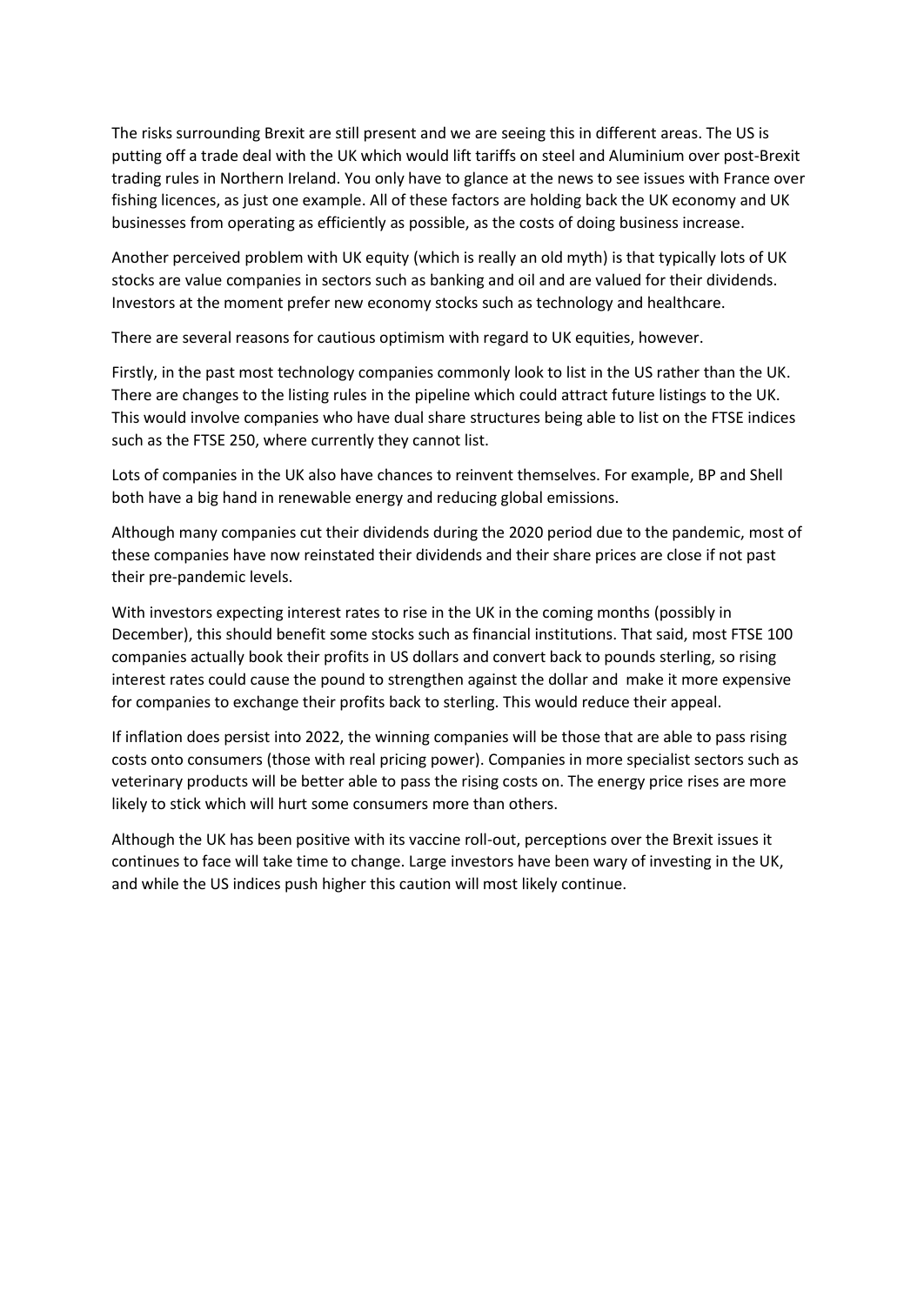

The charts above show the relative underperformance of the UK over a 1 and 5-year period.

# *US*

The NASDAQ and the S&P 500 have both outperformed most other markets and have consistently outperformed the MSCI World index over the short and longer term. Many investors believe that US tech companies are now over-valued, and it is difficult to judge whether this is true. When looking at the average price-earnings ratio of the NASDAQ 100, we see that at the start of 2019 it was 20.34 – it has since risen to 37.69 as of 30/06/2021. We do see though that from its high at the start of 2021 of 39.46, this figure has dropped. The forward 12 months estimate is expected to be somewhere around 30.

The reason for this projected drop is likely to be the strong earnings that lots of US companies have reported over the past few earnings seasons. Although the P/E ratio is still high compared to historical standards, if firms are able to pass on rising costs to the consumer this should drop slightly as firms profits continue to increase as expected.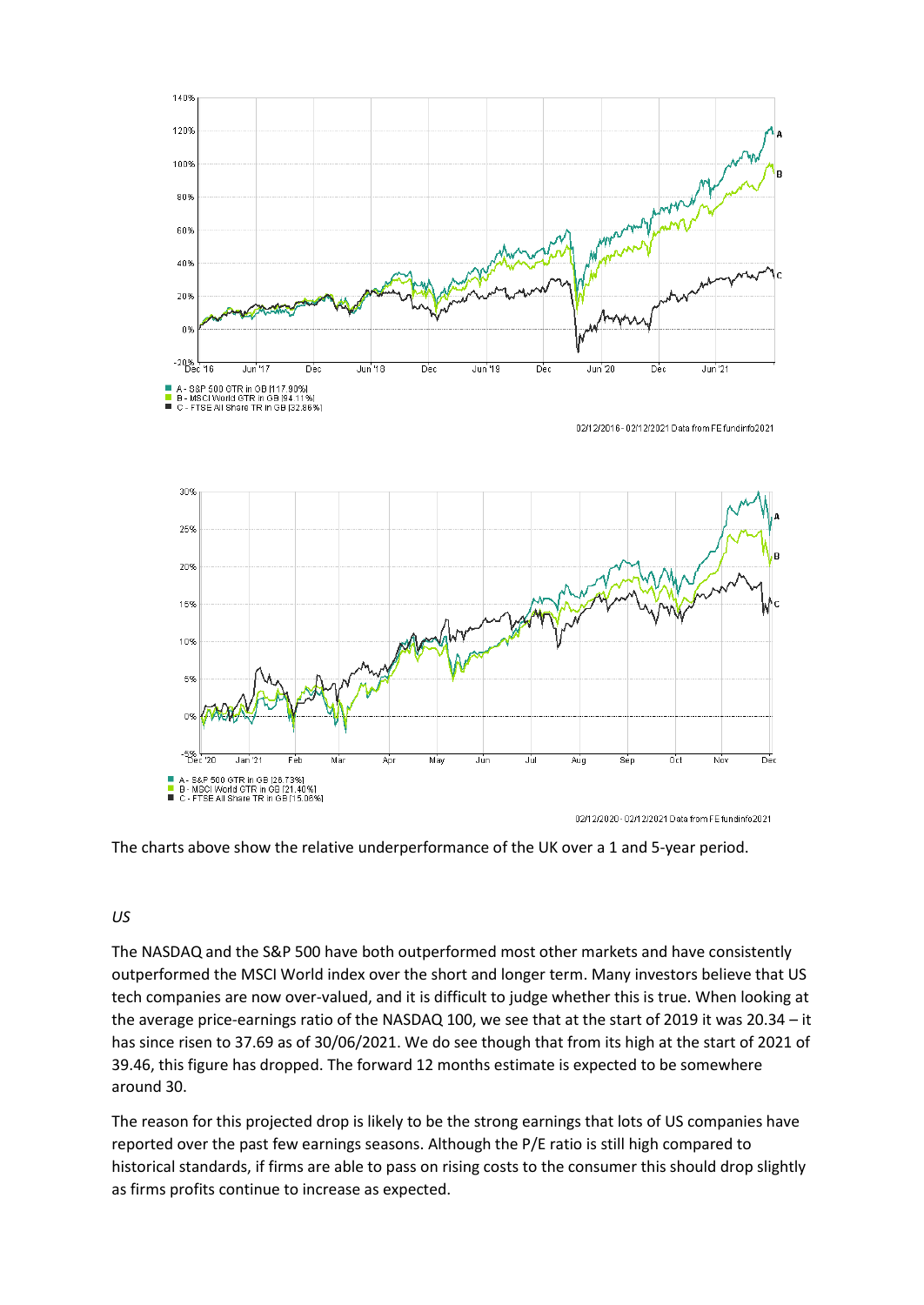That being said, due to the high valuations, new and highly valued growth companies are being punished severely if they miss their earnings targets. As an example, when DocuSign revealed their revenue estimates were \$20 million below company guidance the stock dropped by 32% in premarket trading, wiping \$15 billion off the company's value. This just serves to demonstrate how little tolerance investors have for missed targets, as well as the high volatility of the US tech market.

Small and mid-cap companies are expected to benefit more than large cap companies in the next few years as there is a wider choice of smaller firms in growth opportunity industries. Although profits have been rising, in order to continue this upward trend companies will need to ensure they have high revenue growth, while being able to pass any cost inflation onto the consumer. Supply bottlenecks are expected to subside around the middle of next year, although this is dependent both on minimal disruption due to Covid and increased infrastructure to cope with higher demand (e.g. semiconductor supply).

A more persistent issue will be wage inflation as job markets remain tight due to the low supply of skilled and unskilled labour.

Furthermore, President Biden's infrastructure plans will help to support higher valuations, with capital going to sectors such as high-speed internet and renewable energy.

Compared to other regions such as Europe and the UK, average price-earnings ratios in the US have been much higher. This may not necessarily mean that the US is overvalued, however – arguably, both the UK and Europe are undervalued.

The Chair of the Federal Reserve Jay Powell recently made comments suggesting that monetary policy could start to tighten, with rate rises bought forward to combat rising inflation before it becomes entrenched.

The Fed started its asset purchase tapering a few weeks ago and is expected to end its bond buying altogether in June at its current pace. This is a change of narrative for the Fed, which has previously adopted a cautious approach. Markets are currently pricing in three rate rises next year, with the earliest coming as soon as May. The term "transitory" has been abandoned here too. Treasury yields increased after this news and markets dropped slightly.

The latest figures also show that the US unemployment rate fell to 4.2%, its lowest since the start of the pandemic. However, the number of jobs created stood at 210,000, far below economists' predictions of 550,000 for October. Markets sold off modestly at this news, indicating a belief that the Fed will continue with its course.

### *Europe*

Although Covid infection rates in Europe have soared and some countries have increased lockdown measures, these are not expected to be long-lasting.

More concerning is inflation in the bloc becoming entrenched. There is a difficult balancing act between rising rates to tame inflation, and letting inflation continue to avoid choking off economic recovery. European governments have high debt levels and for countries like Italy, increasing interest rates could cause the cost of servicing these debts could become unsustainable.

Tapering of the central banks bond buying programs are expected to commence early 2022, but at the moment rate rises are some way off (in direct comparison to the US and UK).

Investment in Europe does look promising. Europe has many market-leading companies in green technology which are poised to do well against the long-term backdrop of increased climate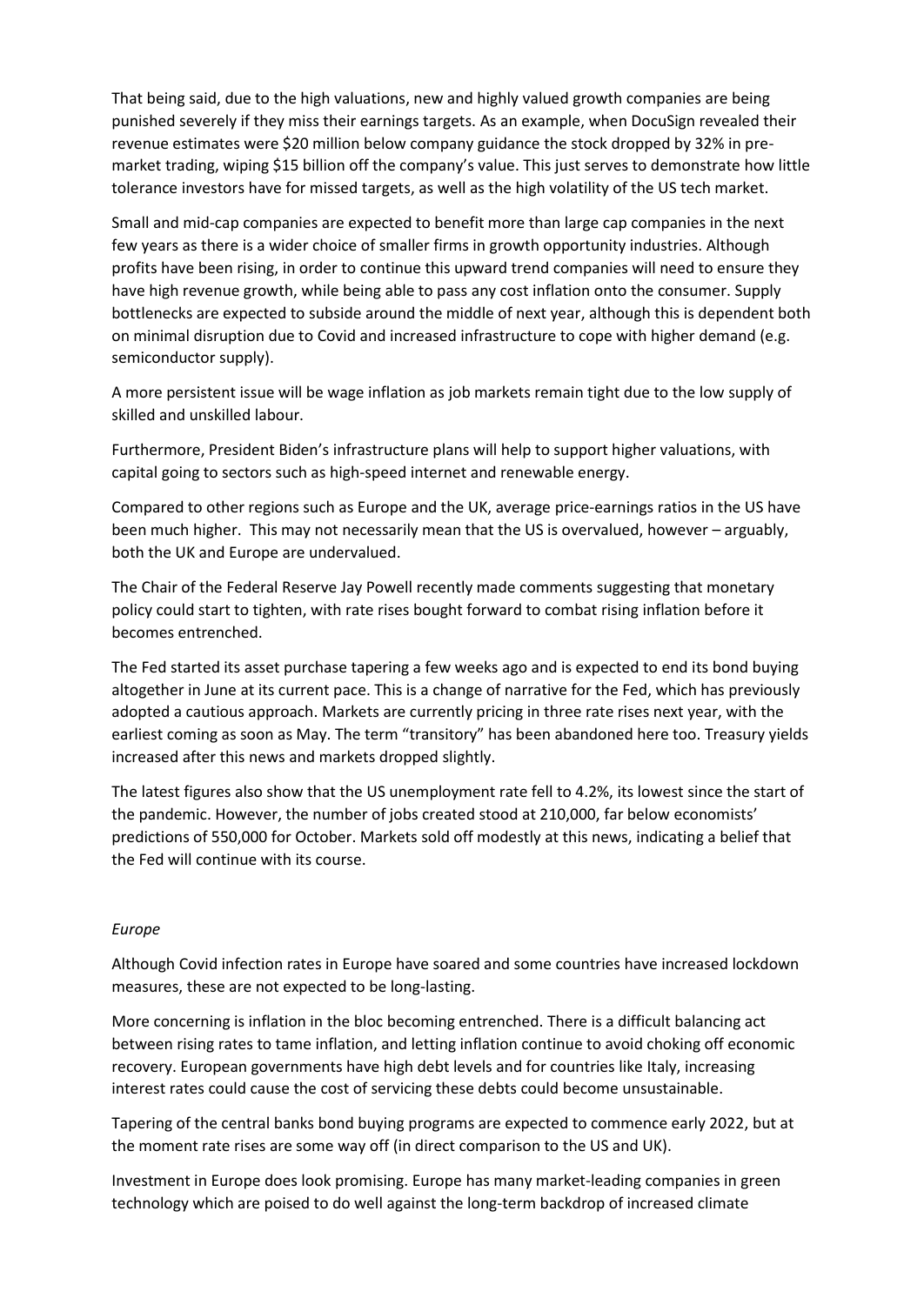awareness. Not every company in the green sector will do as well as others, however. Wind turbine manufacturers are facing higher input costs and poor execution on orders. Stock selection will be important here to differentiate the winners from the losers.

Other industries of note in the European area are life science companies which are experiencing high capital inflows. Technology companies such as semiconductor manufacturers are expanding their capacity to take account of a growing market. Capital goods manufacturers, banks, and financial stocks are also poised to do well.

One area of concern is consumer facing stocks, such as restaurants, which could be squeezed by wage inflation and returns to more restrictive lockdowns.

### *Emerging Markets*

Further regulatory reforms in China are making many stocks in the region unattractive. However, these reforms could be set to benefit smaller companies. The recent drops in Chinese equities could signal a could buying opportunity, but there remain considerable risks to investing in this region, especially if government officials interfere in markets too much and the emergence of a planned state becomes another unwelcome development, albeit not a surprise.

Many investors are preferring to invest in Indian stocks rather than Chinese stocks due to uncertainty over the regulatory reforms in China. Although many stocks have sky high valuations in India, investors are still confident the region can deliver good returns, mainly in the tech industry.



There is also a long pipeline of new IPOs that investors are looking forward to.

*Major Stock Indices YTD performance*

31/12/2020 - 06/12/2021 Data from FE fundinfo2021